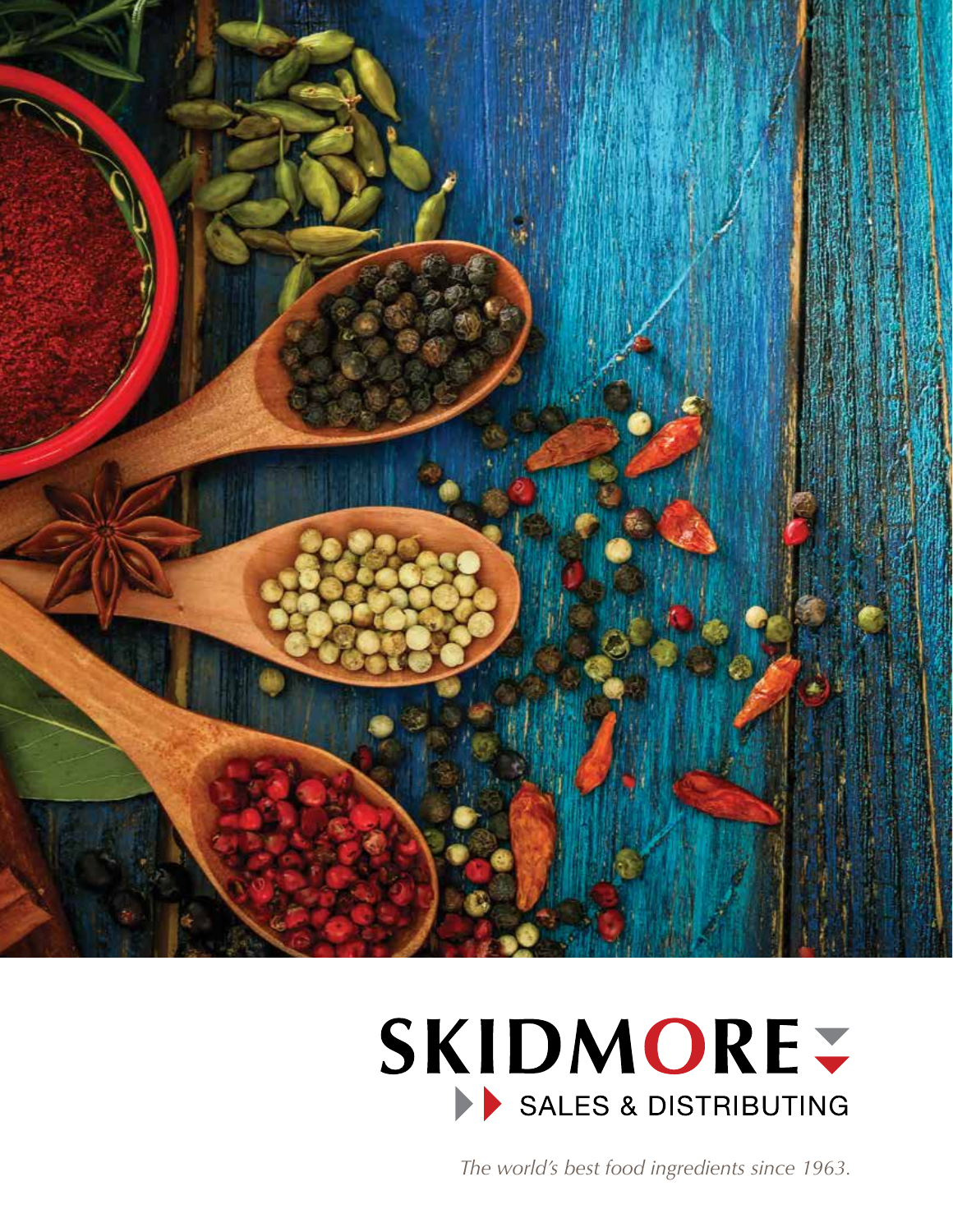### **Consolidated, In-full Ingredient Orders**

Say goodbye to the daily strain caused by purchasing from multiple suppliers. When you partner with Skidmore, you'll place one phone call, one email or one purchase order, and your food ingredients will be on the way.

We regularly stock the industry's most commonly used ingredients, and handle more than 5,000 ingredients from hundreds of diverse suppliers. Because we have long standing relationships with so many suppliers, we have multiple options to explore when identifying and sourcing ingredients. Let us help you find the best possible solution for your formulation.

• You can count on us – When you buy from Skidmore, your ingredients will get there when you expect them. You can count on timely, accurate order filling. Customer pickups are always loaded first and fast, often in less than 15 minutes. Since 2012, we have maintained an average "perfect order" rate of 97.1%.

- Your ingredients are nearby We have a strategically located network of more than 20 distribution centers. We will customize our warehousing and logistics strategies to optimize your business plan.
- **Give yourself some space** Our integrated supply arrangements, including our vendor-managed inventory services, can help to ease your warehousing and floor space constraints.
- It's **documented** Our documentation team is dedicated to making sure you receive the documents you need for each order, including COAs, spec sheets, and allergen statements or other specific documentation you require.
- And certified Stringent food safety practices are vital to your business. We have been excellent rated SQF Level II certified since 2012.

To review our comprehensive list of suppliers, visit our website: www.skidmoresales.com





## **The Basics**



- Bakery
- **Beverages**
- Candy confectionery
- Condiments
- Dairy
- **Dressings**

You want to make your processes smoother and your job easier. We provide the services that make that possible.

We offer several customer-centric services that will save you time and money.

### **Beyond Traditional Distribution Services**

### **Tailor-made Warehousing and Logistics Strategies**

Keep your ingredients close at hand. We will do what it takes to be sure you have the ingredients you need, when you need them, so your business keeps running like clockwork. This includes providing customized warehousing outside of our current distribution centers, when necessary. In addition, we offer a great degree of flexibility in delivery arrangements. These services allow you to drastically reduce your inventory levels, cut costs associated with freight, and most importantly, handle schedule changes seamlessly and keep your plant running.

### **Custom Repackaging Services**

Streamline your process! We can package your ingredients into a convenient "batchpack," to eliminate the need for you to weigh out several individual ingredients. With pack sizes from 5 to 100 pounds, this service can reduce errors and improve productivity.

### **Trusted New Product Development and Reformulation Consultation**

Make Skidmore your first contact when problem solving! When you're pinpointing the ideal ingredient for a new product development, let us help. Our sales team members are food and meat scientists, with an average of more than 20 years of experience working in the industry. This means we fully understand all the issues surrounding creation of new products — especially the need for speed-to-market — and are ready to help. Samples and documentation are the backbone of every new product development project. Count on us to make sure both will be there when you need them.

### **Ingredients for All Your Applications**

## **MORE Than You Might Expect**

**For more information on our products and services, visit our website**  *skidmoresales.com* **or call 1-800-468-7543.**



• Health & Nutrition





- Meats
- Sauces
- Snack foods
- Pet foods
- Pharmaceuticals

## **SKIDMORE** SALES & DISTRIBUTING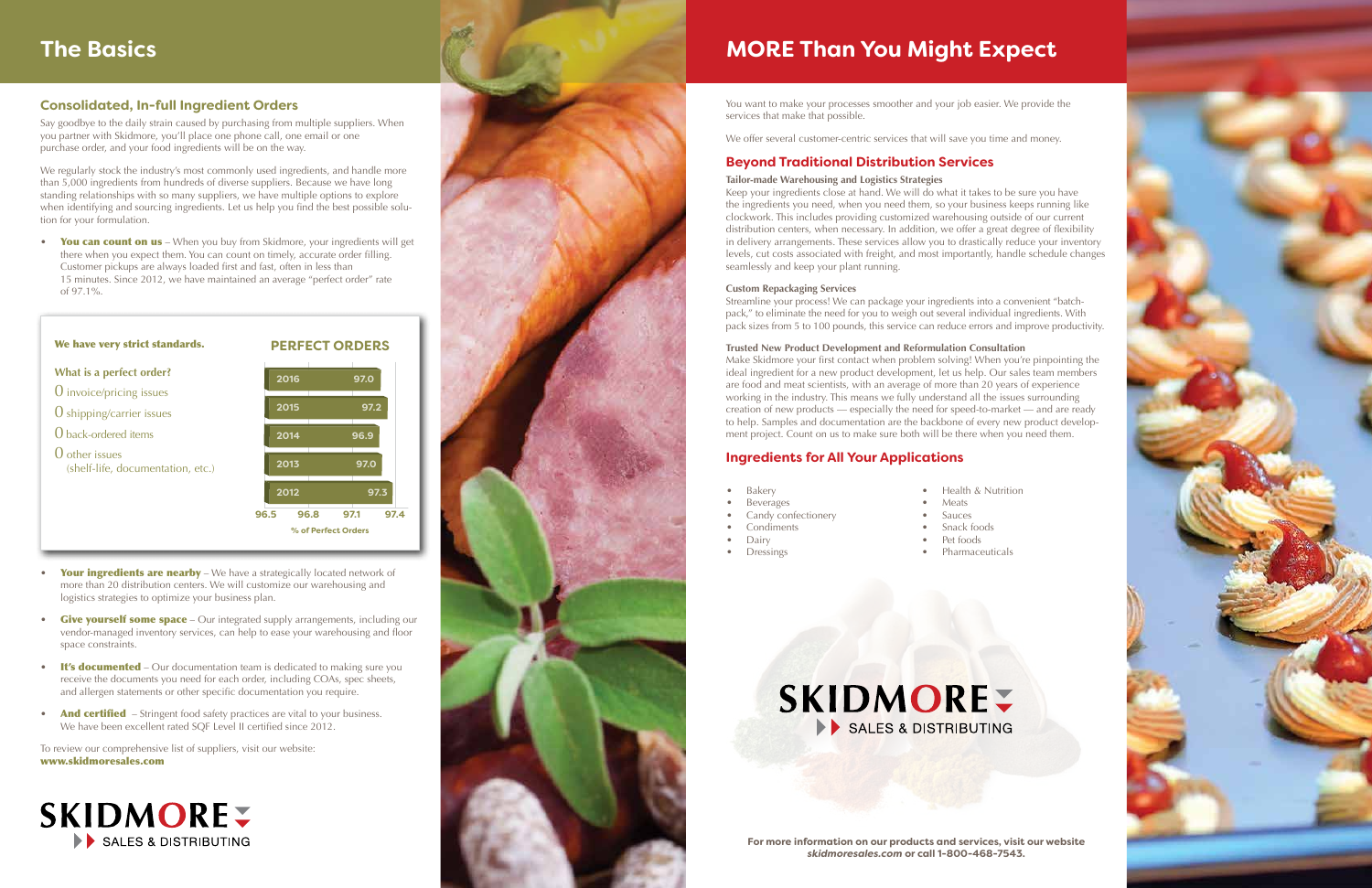|                                      | $\leq$ Organic | Cluten<br>Free | Non-<br>GMC  |
|--------------------------------------|----------------|----------------|--------------|
| Acidulant                            |                |                | $\checkmark$ |
| Antibacterial                        |                |                |              |
| Antimicrobial                        | $\checkmark$   | $\checkmark$   | $\checkmark$ |
| Antioxidant                          |                | $\checkmark$   |              |
| Artificial Sweetener                 |                | $\checkmark$   |              |
| <b>Baking Products</b>               |                | ✓              |              |
| <b>Breading Batter &amp; Coating</b> |                | $\checkmark$   |              |
| Capsicum                             | ✓              | $\checkmark$   | $\checkmark$ |
| Cocoa Products                       |                | $\checkmark$   | $\checkmark$ |
| Color (Artificial & Natural)         |                | $\checkmark$   | $\checkmark$ |
| Condiment                            |                | $\checkmark$   | $\checkmark$ |
| Dairy Products                       |                | $\checkmark$   | $\checkmark$ |
| Dairy Protein                        |                | $\checkmark$   | $\checkmark$ |
| Egg Products                         |                | ✓              | $\checkmark$ |
| Emulsifier                           |                | $\checkmark$   | $\checkmark$ |
| Enzyme                               |                | $\checkmark$   | $\checkmark$ |
| <b>Essential Oil</b>                 | $\checkmark$   | $\checkmark$   | $\checkmark$ |
| Fiber                                |                | $\checkmark$   | $\checkmark$ |
| Flavor                               |                | $\checkmark$   | $\checkmark$ |
| Flavor Enhancer                      |                |                | $\checkmark$ |
| Flow Agent                           |                | $\checkmark$   | $\checkmark$ |
| Food Grade Chemical                  |                | $\checkmark$   | $\checkmark$ |
| Fruit Air-Dried                      | $\checkmark$   | $\checkmark$   | $\checkmark$ |
| Fruit Concentrate                    | $\checkmark$   | ✓              | $\checkmark$ |
| Fruit Dehydrated                     | $\checkmark$   | $\checkmark$   | $\checkmark$ |
| Fruit Freeze-Dried                   | $\checkmark$   | $\checkmark$   | ✓            |
| Fruit Juice Concentrate              |                | $\checkmark$   | $\checkmark$ |
| Fruit Other                          |                | ✓              | ✓            |
| Grain                                | $\checkmark$   | $\checkmark$   | $\checkmark$ |
| Herb                                 |                | ✓              | ✓            |
| Herb Dehydrated                      | $\checkmark$   | $\checkmark$   | $\checkmark$ |
| Herb Freeze-Dried                    |                |                | ✓            |
| Herb IQF                             | $\checkmark$   | $\checkmark$   | $\checkmark$ |
| Hydrocolloid                         | ✓              | ✓              | ✓            |
| <b>Hydrolyzed Protein</b>            |                | $\checkmark$   |              |

|                                        | Organic      | Gluten<br>Free | Non-<br>GMO  |
|----------------------------------------|--------------|----------------|--------------|
| <b>Hydrolyzed Soy Protein</b>          |              | $\checkmark$   |              |
| Hydrolyzed Vegetable Protein           |              | $\checkmark$   | ✓            |
| Maltodextrin & Dextrin                 |              | $\checkmark$   | $\checkmark$ |
| Meat, Poultry & Seafood                |              | $\checkmark$   | $\checkmark$ |
| Nut & Low Moisture Fruit               |              | $\checkmark$   | $\checkmark$ |
| Nutritional Supplement                 |              | ✓              | $\checkmark$ |
| Oil & Fat                              | $\checkmark$ | $\checkmark$   | $\checkmark$ |
| Onion & Garlic                         | $\checkmark$ | $\checkmark$   | $\checkmark$ |
| Phosphate                              |              | $\checkmark$   | $\checkmark$ |
| Phosphate Replacer                     |              |                |              |
| Potato Products                        |              | $\checkmark$   | $\checkmark$ |
| Protein                                | $\checkmark$ |                | $\checkmark$ |
| Pulse & Legume                         |              | $\checkmark$   | $\checkmark$ |
| Salt                                   |              | $\checkmark$   | $\checkmark$ |
| Sauce Prepared                         | $\checkmark$ | $\checkmark$   | $\checkmark$ |
| Seasoning                              | $\checkmark$ | $\checkmark$   | $\checkmark$ |
| Seed                                   | $\checkmark$ | $\checkmark$   | $\checkmark$ |
| Soy Products                           |              | $\checkmark$   | $\checkmark$ |
| Soy Protein                            |              | $\checkmark$   | $\checkmark$ |
| Specialty Products                     | $\checkmark$ | ✓              | $\checkmark$ |
| Spice                                  | $\checkmark$ | $\checkmark$   | $\checkmark$ |
| Spice Extract                          |              | ✓              | $\checkmark$ |
| <b>Starch</b>                          | $\checkmark$ | $\checkmark$   | $\checkmark$ |
| Sweetener                              | ✓            | $\checkmark$   | $\checkmark$ |
| Tea & Coffee                           |              | $\checkmark$   | $\checkmark$ |
| Tomato Products                        | ✓            | ✓              | ✓            |
| Vegetable Dehydrated                   | $\checkmark$ | $\checkmark$   | $\checkmark$ |
| Vegetable Freeze-Dried                 |              | ✓              | ✓            |
| Vegetable IQF                          |              | $\checkmark$   | $\checkmark$ |
| Vegetable Juice Concentrate            |              | ✓              | ✓            |
| Vegetable Juice Concentrate Dehydrated |              | $\checkmark$   | $\checkmark$ |
| Vegetable Other                        |              | $\checkmark$   | ✓            |
| Vegetable Protein                      |              | $\checkmark$   | $\checkmark$ |
| Yeast                                  |              | $\checkmark$   | $\checkmark$ |

**F**at Mimetic & Substitutes FD&C Primary Dyes, Colors & Blends Fiber - Soluble Flavor Chemicals Flavor Enhancers - Dry Flavor Stabilizers Flax Nuggets Flaxseed Flow Agents Freeze-dried Fruit Powders Freeze-dried Vegetables Freshtaste (TM) Fruit Powders

## **Our Product Categories**

Your business depends on your ability to develop products that meet consumer demands. We carry the trending ingredients required in new product development. Our team continually tracks emerging industry developments to ensure we have what you need for your next innovation.

**A**cesulfame K

Acidulants Air-dried Vegetables Aloe Vera - Concentrates, Extracts & Powders Amino Acids Anticaking Agents Ascorbic Acid Aspartame Aquaresins Autolyzed Yeast Extracts

> **N**atural Colors Non-Fat Dry Milk Nucleotides **Nuts**

**B**arbecue Sauce Batters Beans Beef Broth Botanicals Bread Crumbs Breadings Broth Powders Buckwheat Flour, Grits & Groats Buttermilk Powder

**C**alcium Lactate Cake Flour Carrageenan Caseinates - Calcium & Sodium Chicken Broth - Frozen & Shelf Stable Cheese Flavors Cheese Powders Chicken Fat Chili Peppers Chili Powders Citrates Citric Acid Coatings Cocoa Meal Colors - Powders, Granules, Liquids & Pastes Corn Flour & Meal Corn Syrup Solids **Couscous** Cracker Meal Crystalline Fructose

**D**airy Blends Dairy Products - Dry Dehydrated Potatoes - Flour, Flakes, Diced & Slices Dehydrated Vegetables Dextrins Dextrose Diacetate Blends Dry Sweeteners Durabrite Colors

**E**gg Products - Dried & Frozen Emulsifiers Enzymes

Fruit Juice Concentrates, Sweeteners & Essences Fruit Powders Fruit Powders & Pieces - Freeze-dried

**G**arlic - Dehydrated & Frozen Gelatinized Wheat Starch Glucono Delta Lactone Grains Gums

**H**erbalox Seasoning Herbolox™ Herbs - IQF & Dry Hoisin Sauce Honey Hydrolyzed Soy Proteins HVP's - Beef, Chicken, Pork & Seafood

**I**QF Herbs & Roasted Vegetable Pieces

**J**alapeno Peppers, Powders, Pieces, Dices & Brined

**L**actate - Sodium & Potassium Lactate Esters Lactic Acid - Liquid & Dry Leavening Systems for Baking Lecithin Crude, Refined, Liquid & Dry Lentils

**M**altodextrins Meat Tenderizer Milk Proteins Molasses Monoammonium Glutamate Monopotassium Glutamate Monosodium Glutamate Mushrooms - Dried Mustard - Flours & Prepared

**O**ats - Bran, Flour, Groats & Rolled Oleoresins Oils - Olive & Vegetable Onion - Dehydrated & Frozen

**P**aprika

Pasta - Dry Peas Pectin Phosphates for Meat, Poultry & Seafood Pickles Potassium Lactate Potassium Sorbate Potato Extract & Starch Potatoes - Dehydrated Protein Blends - Functional

**R**efined Vegetable Oils Relish Rennet Casein Rice Bran Rice Products - Flour, Starch, Bran, Pre-cooked, Rochester Sauce - Wet, Dry & Concentrate

Hydrocolloids - Xanthan, Guar & Locust Bean Mustard Seeds - Special Ground & Deheated Brown, Wild, White, Instantized & Parboiled Rye Chops **S**alsa Salt - Powder, Flakes, Granulated, Alberger & Butter Flake Sauces - BBQ, Hoisin, Red Hot, Soy, Tamari, & Teriyaki Seeds - Caraway, Flax, Millet, Poppy, Pumpkin, Sesame & Sunflower Shortening Silica Flow Agents & Anticaking Sodium Acid Sulfate Sodium Ascorbate Sodium Benzoate Sodium Bicarbonate Sodium Erythorbate Sodium Lactate Sorbic Acid Soy Fiber Soy Isolates Soy Protein Products - Flour, Grits, Lecithinated Toasted Flour & TVP Soy Sauce - Liquid & Dry, Lite & Double Dark Specialized Blends Spice Extracts Spices - Ground, Liquid, Sterilized & Whole Splenda™ Splenda Blends Spray Dried Meat, Fat & Broth Powder Stabilized Brans & Fibers-Oat, Corn, Red Wheat, White Wheat & Wheat Germ Stalite™ Stalite Polydextrose Starches & Modified Starches - Dent, High Amylose, Potato, Tapioca & Waxy Stir Fry Sauce Sugar Sunflower Seed Sweet Dairy Whey Sweeteners - Dry **T**amari Sauce Tapioca Flour & Pearls Teriyaki Sauce - Liquid Textured Soy Flour & Concentrates Tomatoes - Crushed, Diced & Sundried Tomato Paste - Hot & Cold Break Tomato Powder Tri-Sodium Citrate **V**egetable Graham Meal Vegetable Juice Concentrates, Extracts & Blends Vegetable Oil Vegetables - Dehydrated, Roasted, Freeze-dried & Air-dried Vegetone - Liquid & Powders Vinegar - Balsamic, Cider, Powder, Rice & White Viscosity Builders Vital Wheat Gluten Vitamin Fortification **W**heat Flours - Bleached, Soft & Blends Wheat Starch White Wheat, Whole Wheat Flour, Bran, Bulgar, Flaked & Cracked Worchesterchire Sauce - Wet, Dry & Concentrates **Y**east Extracts

## **Our Ingredients**

### **The Ingredients You Need, When You Need Them**

### **We are continuously adding new products. Are you looking for something unique? Call us at 1-800-468-7543!**